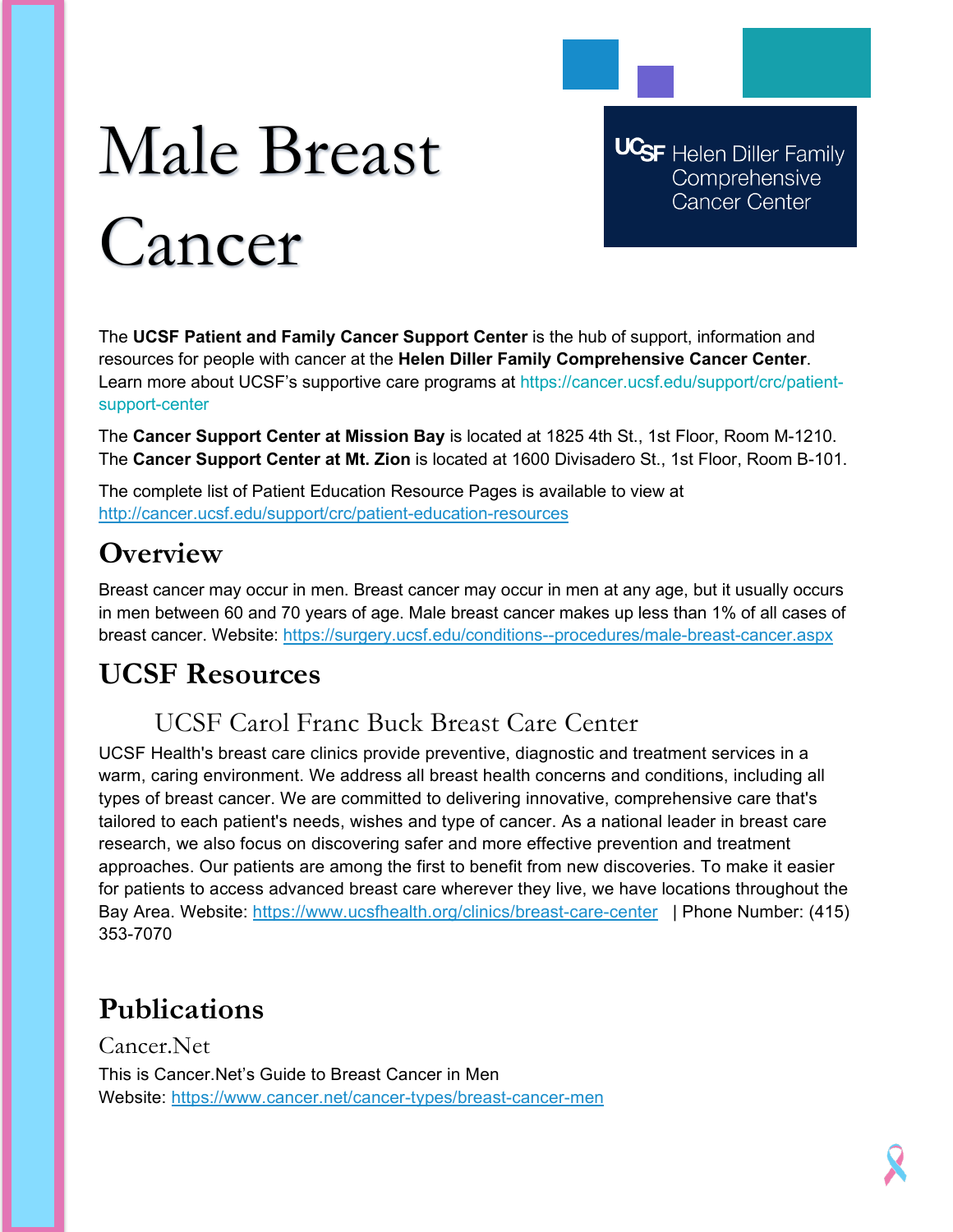Living Beyond Breast Cancer "Men in Focus: Breast Cancer in Men" Website:<https://www.lbbc.org/get-support/print/guides-to-understanding>

#### National Cancer Institute

"Male Breast Cancer Treatment" Website: [https://www.cancer.gov/types/breast/patient/male](https://www.cancer.gov/types/breast/patient/male-breast-treatment-pdq)[breast-treatment-pdq](https://www.cancer.gov/types/breast/patient/male-breast-treatment-pdq)

#### National Comprehensive Cancer Network:

"NCCN Guidelines for Patients": These publications by NCCN are easy-to-understand resources based on the same clinical practice guidelines used by health care professionals to treat a patient with cancer. Website:<https://www.nccn.org/patients/guidelines/cancers.aspx#breast>

UCSF Cancer Resource Center "Nutrition & Breast Cancer" Website: [http://cancer.ucsf.edu/\\_docs/crc/nutrition\\_breast.pdf](http://cancer.ucsf.edu/_docs/crc/nutrition_breast.pdf)

## **Organizations**

#### ABCD (After Breast Cancer Diagnosis)

Features Match Mentoring, a one-on-one peer support program for patients, families and friends by telephone. Website:<http://www.abcdbreastcancersupport.org/>| Phone Number: 800-977-4121

#### American Cancer Society (ACS) – Breast Cancer in Men

At the American Cancer Society, we're on a mission to free the world from cancer. Until we do, we'll be funding and conducting research, sharing expert information, supporting patients, and spreading the word about prevention. All so you can live longer — and better. Website: <https://www.cancer.org/cancer/breast-cancer-in-men.html> | Phone Number: 800.227.2345

#### Bay Area Cancer Connections

BACC provides education and personalized support services such as support groups, classes, "The Boutique," buddy program and helpline. Located in Palo Alto, but services are available to anyone. All services are free. Website:<http://bcconnections.org/> | Phone Number: 650-326-6686

#### Breast Cancer Action

Grassroots education and advocacy group which works toward more effective and less toxic treatments; decreasing environmental exposures that put people at risk for breast cancer; creating awareness of causes leading to disparities in outcomes

Website:<http://bcaction.org/> | Phone Number: 877-278-6722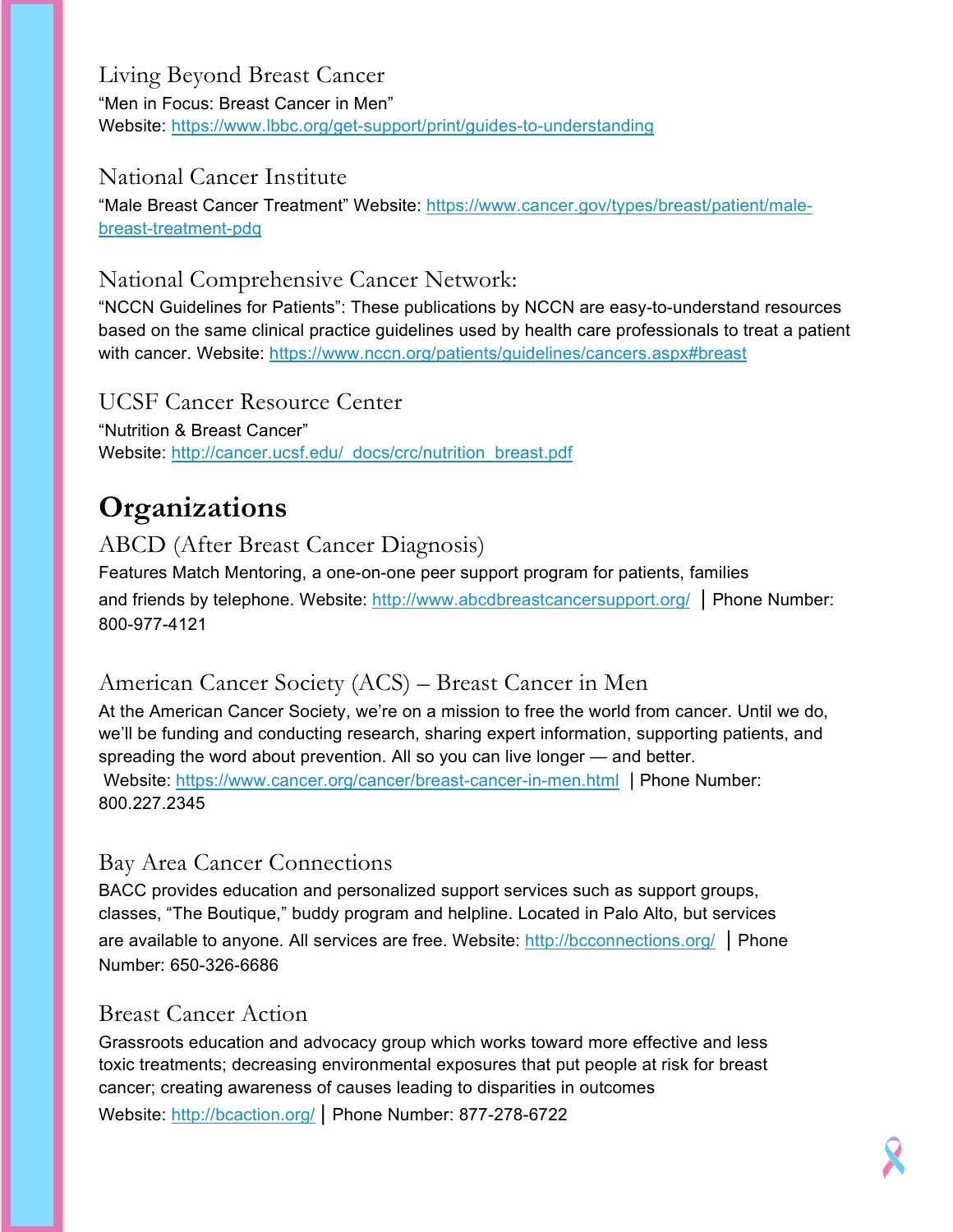#### Breastcancer.org

Provides reliable, complete and up-to-date information about all aspects of breast cancer. Website: [www.breastcancer.org](http://www.breastcancer.org/)

#### BreastCancerTrials.org

Helps people find studies that are right for them. Lists all US-based clinical trials that are currently open. Website:<http://www.breastcancertrials.org/> | Phone Number: 415-476-5777

#### Living Beyond Breast Cancer

LBBC focuses on providing trusted breast cancer information and creating community both online and through events. Helpline calls are answered by people who have experienced breast cancer. Website:<http://www.lbbc.org/> | Phone Number: 888-753-5222

#### Male Breast Cancer Coalition

Stories, resources, news, and events by and for men with breast cancer. Website: [https://malebreastcancercoalition.org](https://malebreastcancercoalition.org/)

Medline Plus: Trusted Health Information for You – Breast Cancer in Men MedlinePlus is a service of the National Library of Medicine (NLM), the world's largest medical library, which is part of the National Institutes of Health (NIH). Website: <https://medlineplus.gov/malebreastcancer.html>

#### National Cancer Institute – Breast Cancer in Men

The National Cancer Institute (NCI) is the federal government's principal agency for cancer research and training. NCI is deeply committed to the core values of equity, diversity, and inclusion that allow all staff to reach their potential and fully contribute to the Institute's cancer mission. Website: <https://www.cancer.gov/types/breast/patient/male-breast-treatment-pdq>

#### National LGBT Cancer Network

The National LGBT Cancer Network works to improve the lives of LGBT cancer survivors and those at risk by: EDUCATING the LGBT community about our increased cancer risks and the importance of screening and early detection; TRAINING health care providers to offer more culturally-competent, safe and welcoming care; and ADVOCATING for LGBT survivors in mainstream cancer organizations, the media and research.

Website: <https://cancer-network.org/about/> | Phone Number: 212-675-2633

## National Lymphedema Network

NLN provides education and guidance to lymphedema patients, health care professionals, and the general public. Website: [www.lymphnet.org|](http://www.lymphnet.org/) Phone Number: 646-722- 7410